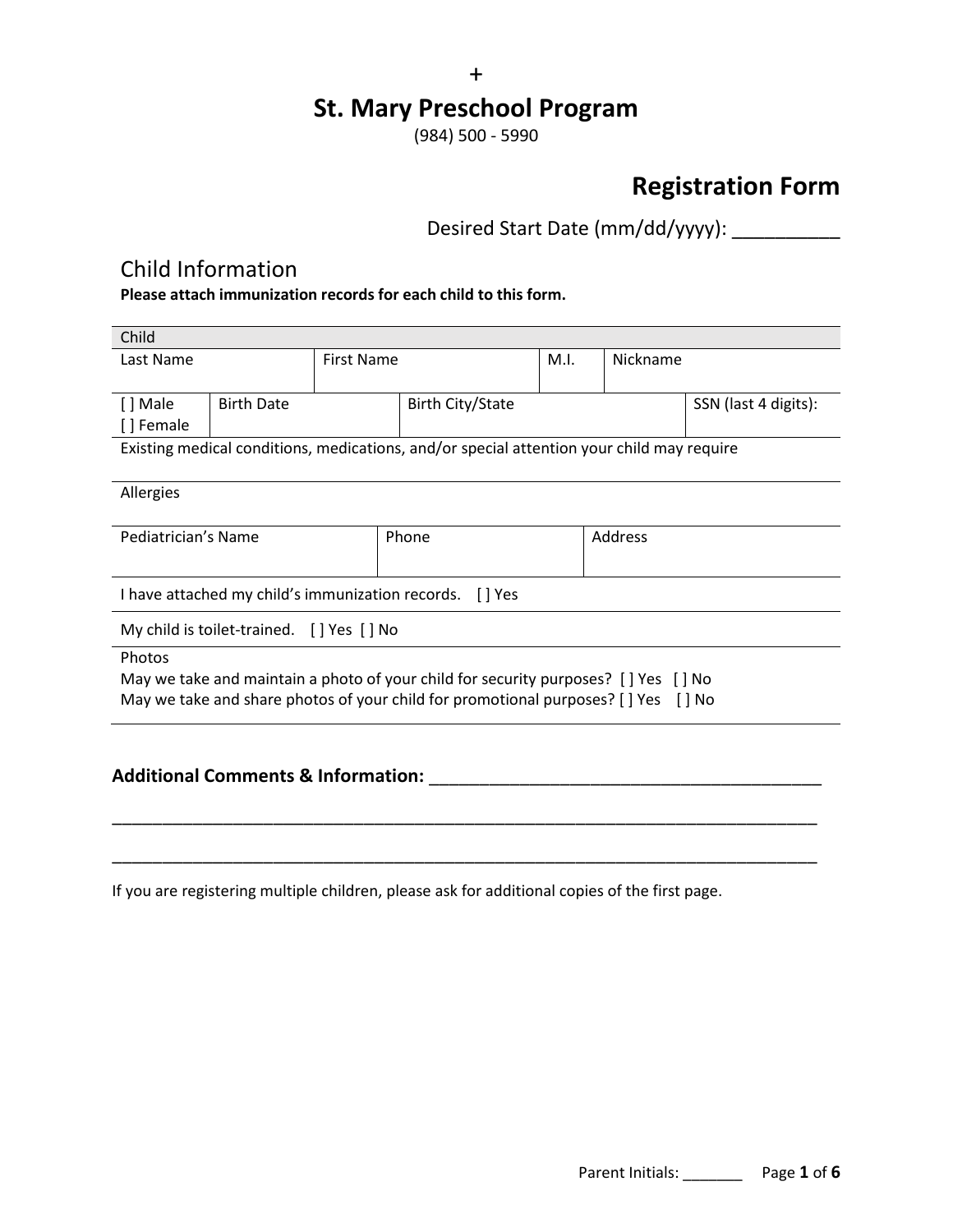+ **St. Mary Preschool Program** 

(984) 500 - 5990

## Primary Guardian Information

*Names of person(s) with whom the child is living*

| 1 <sup>st</sup> Primary Guardian          |                   |                     |                     |                                              |                       |                       |          |
|-------------------------------------------|-------------------|---------------------|---------------------|----------------------------------------------|-----------------------|-----------------------|----------|
| Last Name                                 |                   | <b>First Name</b>   |                     | M.I.                                         |                       | Relationship to Child |          |
| <b>Email Address</b>                      |                   | <b>Work Phone</b>   |                     |                                              | Cell Phone            |                       |          |
| Employer<br>Occupation                    |                   | <b>Work Address</b> |                     |                                              |                       | <b>Work Hours</b>     |          |
| 2 <sup>nd</sup> Primary Guardian          |                   |                     |                     |                                              |                       |                       |          |
| Last Name                                 | <b>First Name</b> |                     |                     | M.I.                                         | Relationship to Child |                       |          |
| <b>Email Address</b>                      |                   | <b>Work Phone</b>   |                     |                                              |                       | Cell Phone            |          |
| Occupation                                | Employer          |                     | <b>Work Address</b> |                                              |                       | <b>Work Hours</b>     |          |
|                                           |                   |                     |                     |                                              |                       |                       |          |
| Which Guardian Should be<br>Called First? | Home Phone        |                     |                     | Preferred language for written communication |                       |                       |          |
| Home Resident Street Address              |                   |                     |                     | Apt#                                         | City                  |                       | Zip Code |
| Mailing Address (if different than above) |                   |                     |                     | Apt#                                         | City                  |                       | Zip Code |

\_\_\_\_\_\_\_\_\_\_\_\_\_\_\_\_\_\_\_\_\_\_\_\_\_\_\_\_\_\_\_\_\_\_\_\_\_\_\_\_\_\_\_\_\_\_\_\_\_\_\_\_\_\_\_\_\_\_\_\_\_\_\_\_\_\_\_\_\_\_

\_\_\_\_\_\_\_\_\_\_\_\_\_\_\_\_\_\_\_\_\_\_\_\_\_\_\_\_\_\_\_\_\_\_\_\_\_\_\_\_\_\_\_\_\_\_\_\_\_\_\_\_\_\_\_\_\_\_\_\_\_\_\_\_\_\_\_\_\_\_

## **Additional Comments & Information:** \_\_\_\_\_\_\_\_\_\_\_\_\_\_\_\_\_\_\_\_\_\_\_\_\_\_\_\_\_\_\_\_\_\_\_\_\_\_\_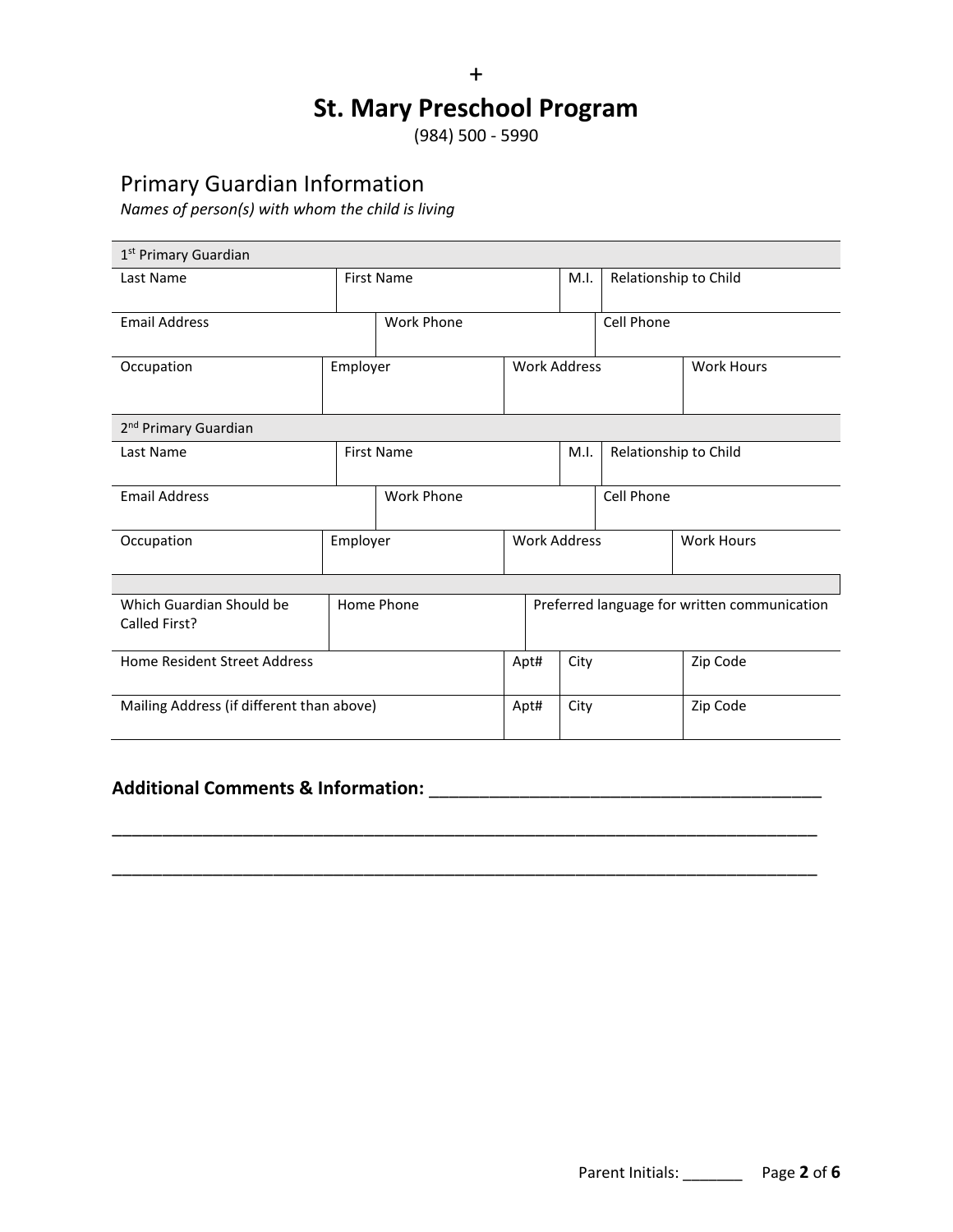# **St. Mary Preschool Program**

(984) 500 - 5990

## Emergency Contacts and Authorized Pickups

| 1 <sup>st</sup> Contact/Pickup |                                               |                       |  |  |
|--------------------------------|-----------------------------------------------|-----------------------|--|--|
| Last Name                      | First Name                                    | Relationship to Child |  |  |
|                                |                                               |                       |  |  |
| Cell Phone                     | [] Able to pick up all children in the family |                       |  |  |
|                                |                                               |                       |  |  |
| 2 <sup>nd</sup> Contact/Pickup |                                               |                       |  |  |
| Last Name                      | <b>First Name</b>                             | Relationship to Child |  |  |
|                                |                                               |                       |  |  |
| Cell Phone                     | [] Able to pick up all children in the family |                       |  |  |
|                                |                                               |                       |  |  |
| 3 <sup>rd</sup> Contact/Pickup |                                               |                       |  |  |
| Last Name                      | <b>First Name</b>                             | Relationship to Child |  |  |
|                                |                                               |                       |  |  |
| Cell Phone                     | [] Able to pick up all children in the family |                       |  |  |
|                                | [] Not able to pick up:                       |                       |  |  |

## **Additional Comments & Information**

*Is there any additional information that would be helpful to our management and teaching staff (i.e. any fears, anxieties or behavioral concerns)?*

\_\_\_\_\_\_\_\_\_\_\_\_\_\_\_\_\_\_\_\_\_\_\_\_\_\_\_\_\_\_\_\_\_\_\_\_\_\_\_\_\_\_\_\_\_\_\_\_\_\_\_\_\_\_\_\_\_\_\_\_\_\_\_\_\_\_\_\_\_\_

\_\_\_\_\_\_\_\_\_\_\_\_\_\_\_\_\_\_\_\_\_\_\_\_\_\_\_\_\_\_\_\_\_\_\_\_\_\_\_\_\_\_\_\_\_\_\_\_\_\_\_\_\_\_\_\_\_\_\_\_\_\_\_\_\_\_\_\_\_\_

\_\_\_\_\_\_\_\_\_\_\_\_\_\_\_\_\_\_\_\_\_\_\_\_\_\_\_\_\_\_\_\_\_\_\_\_\_\_\_\_\_\_\_\_\_\_\_\_\_\_\_\_\_\_\_\_\_\_\_\_\_\_\_\_\_\_\_\_\_\_

### **Signature**

Parent/Guardian Signature **Date** Date

\_\_\_\_\_\_\_\_\_\_\_\_\_\_\_\_\_\_\_\_\_\_\_\_\_\_\_ \_\_\_\_\_\_\_\_\_\_\_\_\_\_\_\_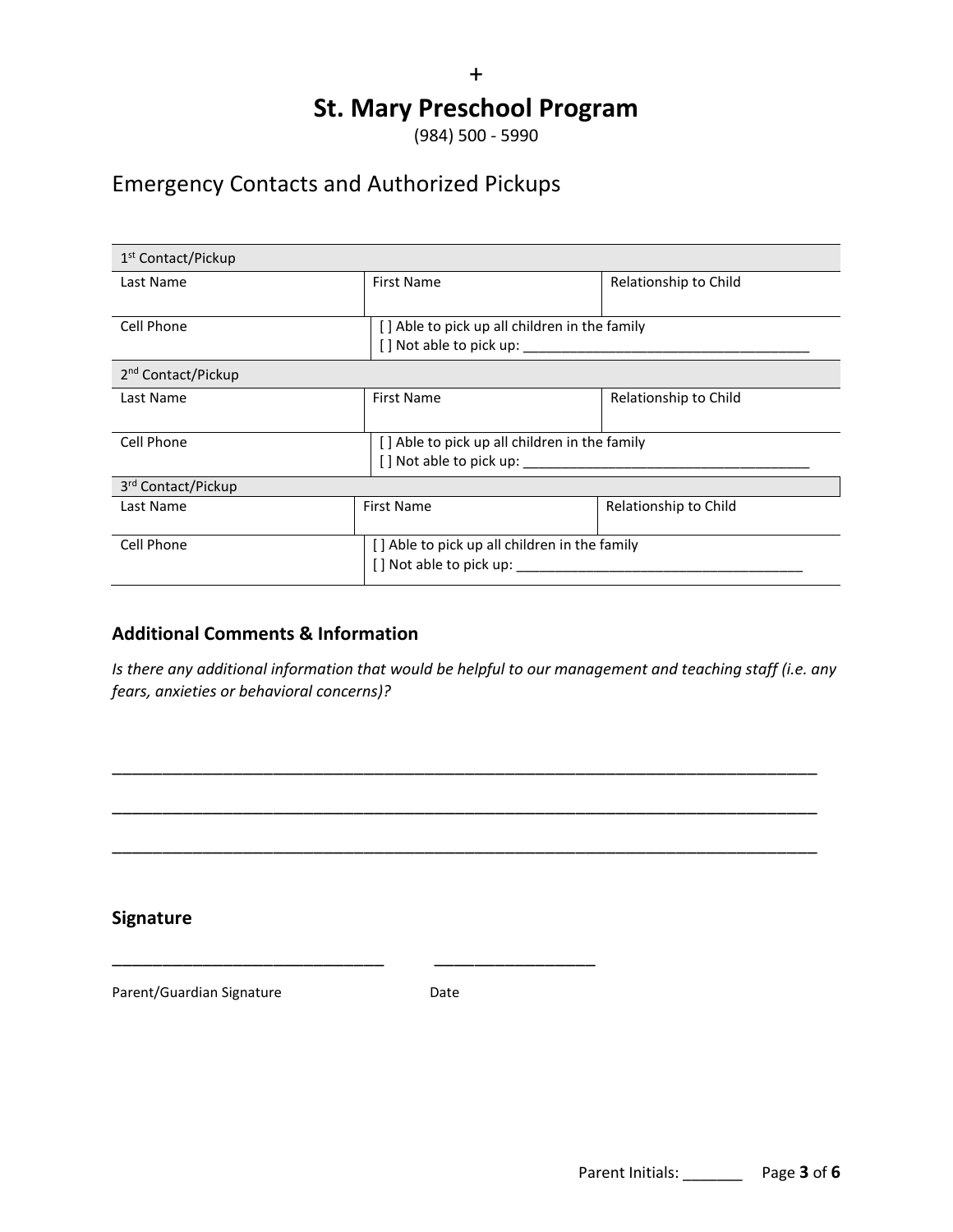## **St. Mary Preschool Program**

(984) 500 - 5990

# **Program Contract**

This contract is made between the Parent, \_\_\_\_\_\_\_\_\_\_\_\_\_\_\_\_\_\_\_\_\_\_\_\_\_\_\_\_\_\_\_, and the Provider, St. Mary Coptic Orthodox Church of Raleigh, for the care of the following child(ren):

| CHILD#1<br><b>FIRST NAME</b>    | LAST NAME | DATE OF BIRTH |
|---------------------------------|-----------|---------------|
| $CHILD$ #2<br><b>FIRST NAME</b> | LAST NAME | DATE OF BIRTH |
| CHILD#3<br><b>FIRST NAME</b>    | LAST NAME | DATE OF BIRTH |

### **CONTRACTED DAYS/TIMES**

Care is contracted for Mondays through Fridays of each week, beginning **Monday, February 4:**

- + DROP-OFF TIME: 8:00 AM
- + PICK-UP TIME: 3:30 PM

Provider is not responsible for providing care or supervision for the child(ren) before the above Drop-Off time, nor after the above Pick-Up time. **Parent must notify the Provider if Parent will be late for Pick-Up.**

#### **FEES**

Payment for care shall be made in two week increments. The first payment must be received by Provider together with this Contract and the accompanying Registration Form. Payment can be made by check, cash or money order. If a personal check is void or rejected by the Provider's financial institution, Parent will be required to pay by cash or money orders in future transactions.

Regular Payment is due to the Provider in advance of care either biweekly or monthly.

Provider may choose to refuse late payment and subsequent admission of the child for care. The Provider will have sole discretion to determine whether and when the child will be readmitted for care. If Parent will be late picking up the child(ren), every effort must be made to contact the Provider. If a child is picked up after 3:30pm, a Late Pick-Up fee of \$10 will be charged to the next cycle for each occurrence.

### **CLOSINGS**

# **The provider will not be open for care on the following holidays in the 2020 calendar year***:*

January 7 (Nativity Feast) | April 13-April 20 (Holy Pascha Week) | July 12 (Apostle's Feast)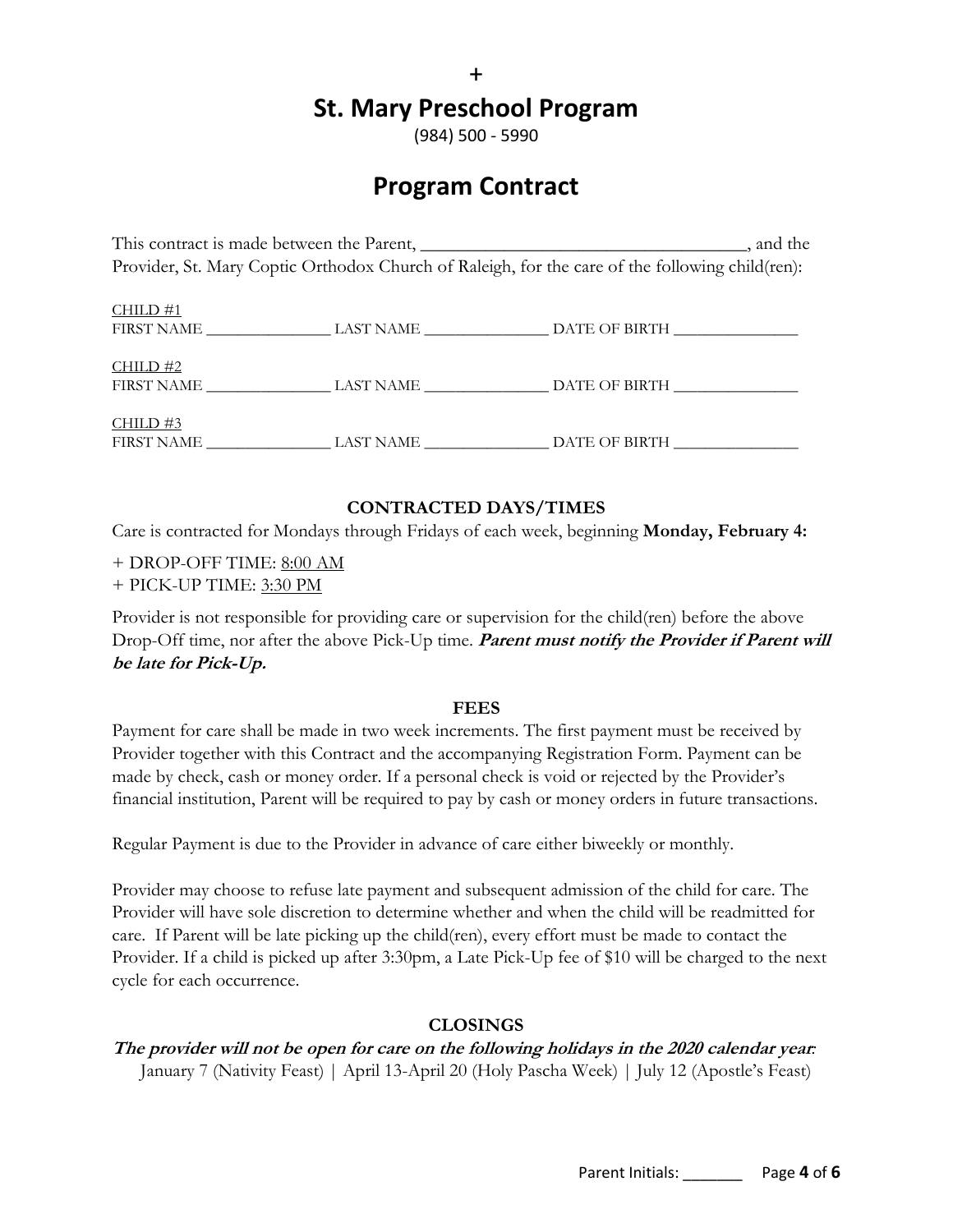## **St. Mary Preschool Program**

(984) 500 - 5990

### **TERMINATION PROCEDURES**

This contract may be terminated at will by the Parent or the Provider. A one-week notice prior to the last date of care is required. **Please note that Provider may immediately terminate this contract without any advance notice if payment is not received on time, or for unacceptable conduct by the child or Parent as outlined below.**

### **CONDUCT AND BEHAVIOR**

The Provider and Program provides supervision, care, and education grounded in Christian values, beliefs and teachings. All staff, administrators, parents and admitted children are expected to adhere to fundamental Christian values in any and all interactions and behaviors associated with the Program as provided by the Provider. Provider at its discretion reserves the right to terminate all services, care and supervision with reasonable notice to Parent for unacceptable behavior or misconduct expressed by either the Parent or abovementioned child(ren).

#### **OTHER**

Provider may elect not to enforce any portion of this contract, without relinquishing the right to enforce the remainder of this contract.

#### **SIGNATURES**

The signatures below indicate full understanding and agreement with this contract and with the written policies of Provider (to be provided in a separate document). Provider reserves the right to modify any and all policies, with advance written notice to parents.

| Parent's Name<br>Parent's Signature                                                                          |                      | Date |  |
|--------------------------------------------------------------------------------------------------------------|----------------------|------|--|
| ST MARY PRESCHOOL<br>Provider's name                                                                         | Provider's signature | Date |  |
| <b>PROVIDER USE ONLY</b><br>METHOD OF INITIAL PAYMENT: Cash/Check/Money Order<br>If by Check or Money Order: |                      |      |  |
| $Check \#:$                                                                                                  |                      |      |  |